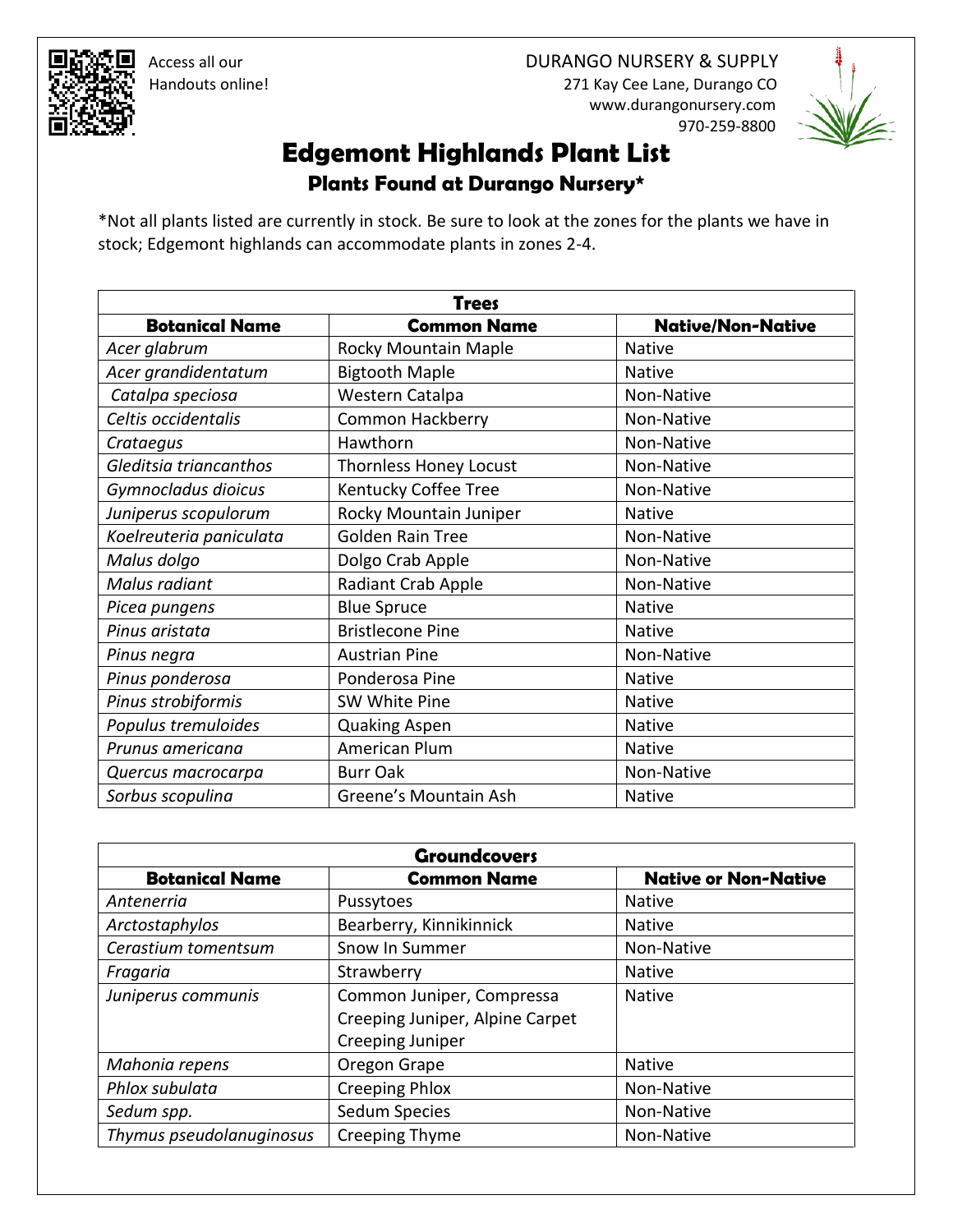## **Access all our development of the CO** DURANGO NURSERY & SUPPLY **Property and CO** DURANGO NURSERY & SUPPLY 271 Kay Cee Lane, Durango CO www.durangonursery.com

970-259-8800



| <b>Perennials</b>       |                                 |                          |
|-------------------------|---------------------------------|--------------------------|
| <b>Botanical Name</b>   | <b>Common Name</b>              | <b>Native/Non-native</b> |
| Achillea spp.           | Yarrow                          | Non-Native               |
| Alyssum saxatile        | Alyssum                         | Non-Native               |
| Antennaria              | Pussytoes                       | <b>Native</b>            |
| Aster spp.              | Aster                           | Non-Native               |
| Aquilegia               | Columbine                       | <b>Native</b>            |
| Campanula               | Bellflower                      | <b>Native</b>            |
| Delphinium spp.         | Delphinium                      | Non-Native               |
| Echinacea               | Coneflower                      | <b>Native</b>            |
| Erigeron                | Fleabane                        | <b>Native</b>            |
| Eriogonum               | Kannah Creek Buckwheat          | <b>Native</b>            |
| Fragaria                | Strawberry                      | <b>Native</b>            |
| Gaillardia aristata     | <b>Common Blanket Flower</b>    | <b>Native</b>            |
| Gaillardia var.         | <b>Blanket Flower Varieties</b> | Non-Native               |
| Geranium                | Cranesbill                      | Native                   |
| <b>Hemerocallis</b>     | <b>Daylilies</b>                | Non-Native               |
| Heterotheca             | <b>Creeping Goldenaster</b>     | <b>Native</b>            |
| Heruchera               | <b>Coral Bells</b>              | Non-Native               |
| Hosta spp.              | Hosta                           | Non-Native               |
| Iberis sempervirens     | Candytuft                       | Non-Native               |
| Iris spp.               | Iris                            | Non-Native               |
| Leucanthemum x superbum | Shasta Daisy                    | Non-Native               |
| Liatris                 | <b>Blazing Star</b>             | <b>Native</b>            |
| Lobelia                 | <b>Cardinal Flower</b>          | <b>Native</b>            |
| Lupinus argenteus       | Silvery Lupine                  | <b>Native</b>            |
| Lupinus                 | Lupine hybrids                  | Non-Native               |
| Mirabilis multiflora    | Desert four o'clock             | <b>Native</b>            |
| Monarda                 | Bee Balm, Wild Bergamot         | <b>Native</b>            |
| Nepeta faassennii       | Catmint                         | Non-Native               |
| Papaver                 | Poppies                         | Non-Native               |
| Penstemon               | Penstemon                       | Native                   |
| Phlox subulata          | <b>Creeping Phlox</b>           | Non-Native               |
| Phlox paniculata        | <b>Garden Phlox</b>             | Non-Native               |
| Potentilla thurberi     | Monarch Velvet Cinquefoil       | Native                   |
| Ratibida                | Mexican Hat, Prairie Coneflower | Native                   |
| Rudbeckia               | <b>Black Eyed Susan</b>         | Native                   |
| Salvia spp.             | Salvia                          | Non-Native               |
| Sphaeralcea             | Globemallow                     | Native                   |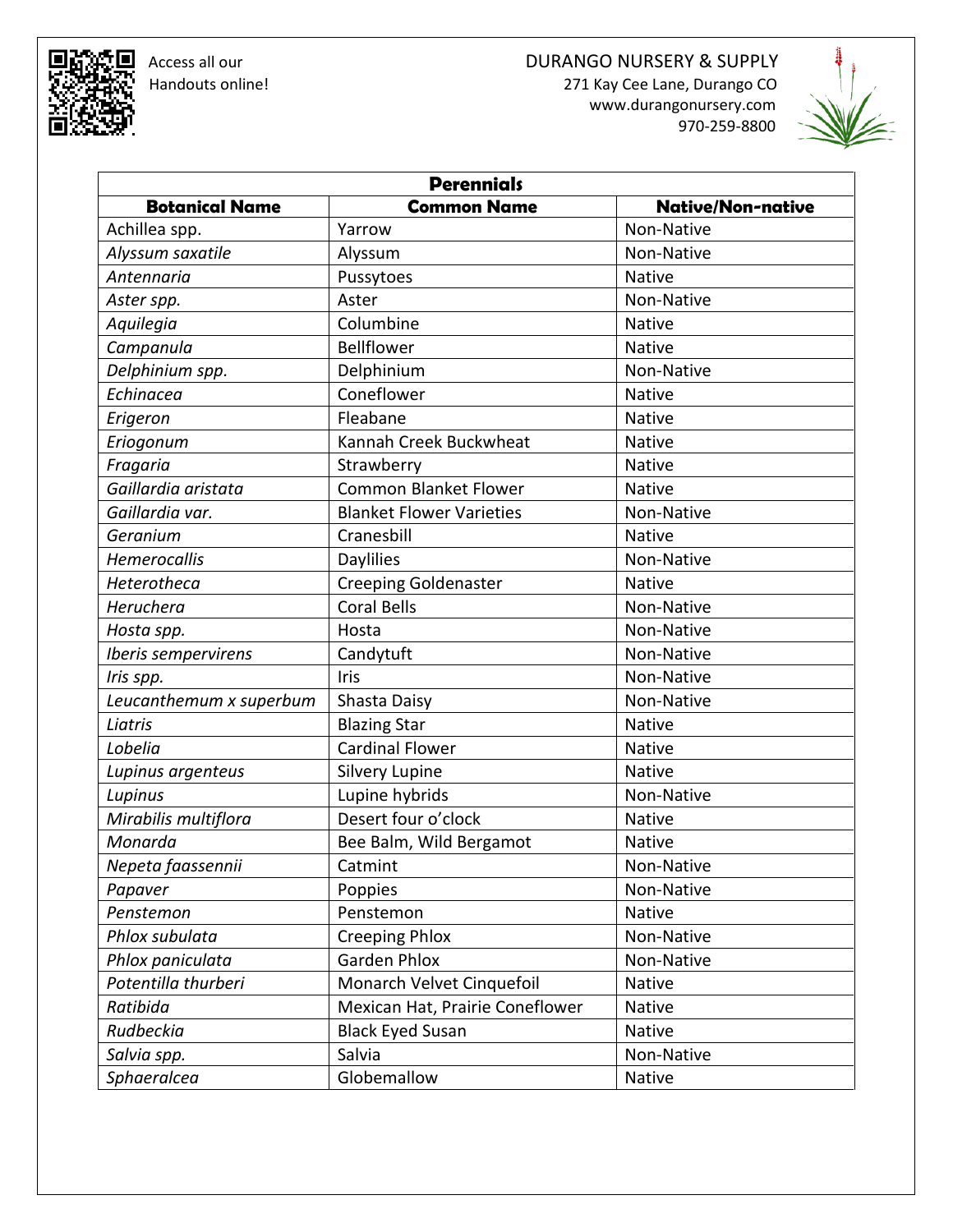## ■ Access all our and the settle of the DURANGO NURSERY & SUPPLY<br>स्ट्रे Handouts online! and the settle of the settle of the settle of the settle settle and the settle settle 271 Kay Cee Lane, Durango CO





| <b>Shrubs</b>              |                                 |                          |
|----------------------------|---------------------------------|--------------------------|
| <b>Botanical Name</b>      | <b>Common Name</b>              | <b>Native/Non-Native</b> |
| Acer glabrum               | Rocky Mountain Maple            | Native                   |
| Acer grandidentatum        | <b>Bigtooth Maple</b>           | <b>Native</b>            |
| Amelanchier alnifoila      | <b>Western Serviceberry</b>     | <b>Native</b>            |
| Amelanchier utahensis      | <b>Utah Serviceberry</b>        | <b>Native</b>            |
| Arctostaphylos             | Kinnikinnick, Bearberry         | <b>Native</b>            |
| Artemisia cana             | Silver Sagebrush                | <b>Native</b>            |
| Artemisia tridentata       | <b>Big Sage</b>                 | <b>Native</b>            |
| Artemisia spp.             | Sage                            | Non-Native               |
| Atriplex canescens         | <b>Fourwing Saltbrush</b>       | <b>Native</b>            |
| Berberis thunbergi         | Barberry                        | Non-Native               |
| Caragana spp.              | Pea Shrubs                      | Non-Native               |
| Ceratoides lanata          | Winterfat                       | <b>Native</b>            |
| Cercocarpus Intricatus     | Little Leaf Mountain Mahogany   | <b>Native</b>            |
| Cercoparpus ledifolius     | Curl Leaf Mountain Mahogany     | Native                   |
| Cercocarpus montanus       | True Leaf Mountain Mahogany     | <b>Native</b>            |
| Chamaebatiaria millefolium | Fernbush                        | Native                   |
| Chrysothamnus nauseosus    | Rabbitbrush                     | <b>Native</b>            |
| Cotoneaster spp.           | Cotoneaster                     | Non-Native               |
| Cowania mexicana           | <b>Cliff Rose</b>               | <b>Native</b>            |
| Ephedra viridis            | Mormon Tea Joint Fir            | <b>Native</b>            |
| Euonymus alata             | <b>Burning Bush</b>             | Non-Native               |
| Euonymus fortunei          | <b>Winter Creeper</b>           | Non-Native               |
| Fallugia paradoxa          | Apache Plum                     | <b>Native</b>            |
| Fendlera rupicola          | <b>Cliff Fendler Bush</b>       | Non-Native               |
| Foresteria neomexicana     | <b>New Mexican Privet</b>       | Non-Native               |
| Holodiscus dumosus         | Rock Spirea                     | <b>Native</b>            |
| Jamesia americana          | Waxflower                       | <b>Native</b>            |
| Juniperus communis         | Common Juniper, Compressa       | <b>Native</b>            |
|                            | Creeping Juniper, Alpine Carpet |                          |
|                            | Creeping Juniper                |                          |
| Juniperus spp.             | Juniper varieties               | Non-Native               |
| Mahonia repens             | Oregon Grape                    | <b>Native</b>            |
| Philadelphus               | Mock Orange                     | <b>Native</b>            |
| Physocarpus                | Ninebark                        | <b>Native</b>            |
| Pinus mugo mugo            | Mugo Pine                       | Non-Native               |
| Potentilla spp.            | Cinquefoil, Potentilla          | Non-Native               |
| Prunus americana           | American Plum                   | Native                   |
| Prunus besseyi             | <b>Western Sandcherry</b>       | Native                   |
| Prunus virginiana          | Common Chokecherry              | Native                   |
| Purshia stansburiana       | <b>Stansbury Cliffrose</b>      | <b>Native</b>            |
| Purshiana tridentata       | Antelope Bitterbrush            | Native                   |